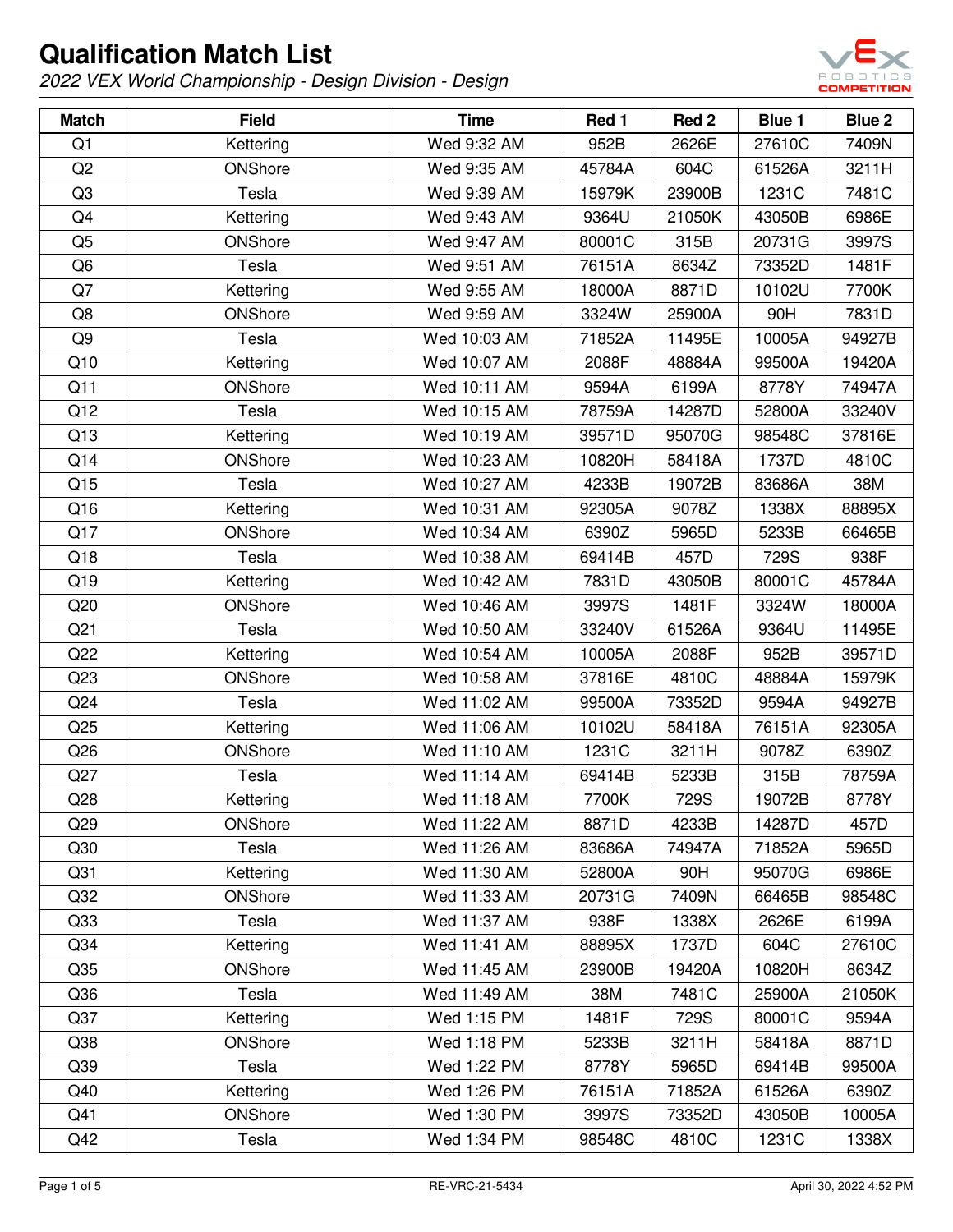

| <b>Match</b> | <b>Field</b> | <b>Time</b> | Red 1  | Red <sub>2</sub> | Blue 1 | Blue 2 |
|--------------|--------------|-------------|--------|------------------|--------|--------|
| Q43          | Kettering    | Wed 1:38 PM | 7409N  | 457D             | 7700K  | 15979K |
| Q44          | ONShore      | Wed 1:42 PM | 92305A | 66465B           | 7831D  | 14287D |
| Q45          | Tesla        | Wed 1:45 PM | 27610C | 20731G           | 2088F  | 33240V |
| Q46          | Kettering    | Wed 1:49 PM | 94927B | 38M              | 48884A | 78759A |
| Q47          | ONShore      | Wed 1:53 PM | 45784A | 25900A           | 952B   | 18000A |
| Q48          | Tesla        | Wed 1:57 PM | 95070G | 1737D            | 3324W  | 8634Z  |
| Q49          | Kettering    | Wed 2:01 PM | 39571D | 604C             | 4233B  | 7481C  |
| Q50          | ONShore      | Wed 2:05 PM | 10102U | 52800A           | 10820H | 6199A  |
| Q51          | Tesla        | Wed 2:09 PM | 9078Z  | 9364U            | 938F   | 315B   |
| Q52          | Kettering    | Wed 2:13 PM | 11495E | 19420A           | 83686A | 90H    |
| Q53          | ONShore      | Wed 2:16 PM | 74947A | 6986E            | 37816E | 2626E  |
| Q54          | Tesla        | Wed 2:20 PM | 88895X | 21050K           | 23900B | 19072B |
| Q55          | Kettering    | Wed 2:24 PM | 14287D | 9594A            | 1231C  | 69414B |
| Q56          | ONShore      | Wed 2:28 PM | 66465B | 8778Y            | 38M    | 4810C  |
| Q57          | Tesla        | Wed 2:32 PM | 5965D  | 76151A           | 1737D  | 25900A |
| Q58          | Kettering    | Wed 2:36 PM | 43050B | 27610C           | 8871D  | 94927B |
| Q59          | ONShore      | Wed 2:40 PM | 10820H | 7481C            | 33240V | 18000A |
| Q60          | Tesla        | Wed 2:43 PM | 48884A | 8634Z            | 3997S  | 7700K  |
| Q61          | Kettering    | Wed 2:47 PM | 83686A | 1338X            | 58418A | 6390Z  |
| Q62          | ONShore      | Wed 2:51 PM | 37816E | 938F             | 20731G | 604C   |
| Q63          | Tesla        | Wed 2:55 PM | 952B   | 7831D            | 3211H  | 729S   |
| Q64          | Kettering    | Wed 2:59 PM | 9078Z  | 80001C           | 2088F  | 73352D |
| Q65          | ONShore      | Wed 3:03 PM | 457D   | 21050K           | 1481F  | 52800A |
| Q66          | Tesla        | Wed 3:07 PM | 78759A | 10005A           | 10102U | 74947A |
| Q67          | Kettering    | Wed 3:11 PM | 98548C | 99500A           | 88895X | 90H    |
| Q68          | ONShore      | Wed 3:14 PM | 315B   | 15979K           | 11495E | 95070G |
| Q69          | Tesla        | Wed 3:18 PM | 19072B | 71852A           | 45784A | 19420A |
| Q70          | Kettering    | Wed 3:22 PM | 6199A  | 9364U            | 4233B  | 7409N  |
| Q71          | ONShore      | Wed 3:26 PM | 2626E  | 3324W            | 39571D | 23900B |
| Q72          | Tesla        | Wed 3:30 PM | 6986E  | 61526A           | 92305A | 5233B  |
| Q73          | Kettering    | Wed 3:34 PM | 1231C  | 27610C           | 5965D  | 73352D |
| Q74          | ONShore      | Wed 3:38 PM | 8634Z  | 1338X            | 604C   | 14287D |
| Q75          | Tesla        | Wed 3:41 PM | 2088F  | 43050B           | 25900A | 66465B |
| Q76          | Kettering    | Wed 3:45 PM | 20731G | 52800A           | 7831D  | 9078Z  |
| Q77          | ONShore      | Wed 3:49 PM | 15979K | 98548C           | 10102U | 938F   |
| Q78          | Tesla        | Wed 3:53 PM | 11495E | 7700K            | 76151A | 45784A |
| Q79          | Kettering    | Wed 3:57 PM | 18000A | 90H              | 9364U  | 4810C  |
| Q80          | ONShore      | Wed 4:01 PM | 10820H | 38M              | 952B   | 1481F  |
| Q81          | Tesla        | Wed 4:05 PM | 19072B | 95070G           | 92305A | 7481C  |
| Q82          | Kettering    | Wed 4:09 PM | 6390Z  | 74947A           | 23900B | 729S   |
| Q83          | ONShore      | Wed 4:12 PM | 88895X | 3324W            | 3211H  | 78759A |
| Q84          | Tesla        | Wed 4:16 PM | 3997S  | 58418A           | 71852A | 21050K |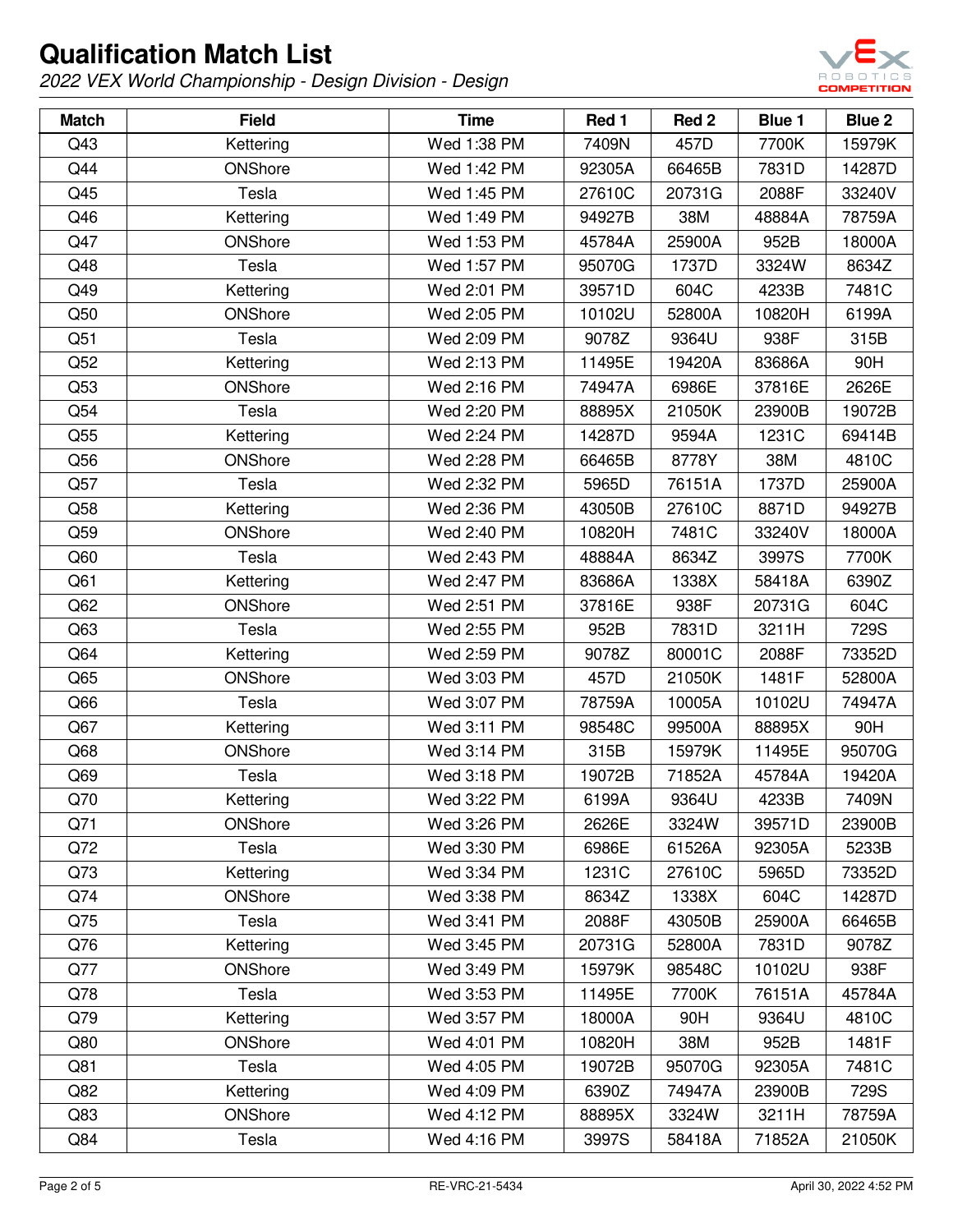

| <b>Match</b> | <b>Field</b>   | <b>Time</b> | Red 1  | Red <sub>2</sub> | Blue 1 | <b>Blue 2</b> |
|--------------|----------------|-------------|--------|------------------|--------|---------------|
| Q85          | Kettering      | Wed 4:20 PM | 2626E  | 315B             | 8871D  | 83686A        |
| Q86          | ONShore        | Wed 4:24 PM | 48884A | 10005A           | 6986E  | 7409N         |
| Q87          | Tesla          | Wed 4:28 PM | 94927B | 4233B            | 37816E | 69414B        |
| Q88          | Kettering      | Wed 4:32 PM | 5233B  | 19420A           | 1737D  | 9594A         |
| Q89          | ONShore        | Wed 4:36 PM | 80001C | 33240V           | 8778Y  | 457D          |
| Q90          | Tesla          | Wed 4:39 PM | 6199A  | 39571D           | 99500A | 61526A        |
| Q91          | Kettering      | Wed 4:43 PM | 7831D  | 6390Z            | 11495E | 604C          |
| Q92          | ONShore        | Wed 4:47 PM | 78759A | 20731G           | 5965D  | 95070G        |
| Q93          | Tesla          | Wed 4:51 PM | 1231C  | 66465B           | 3324W  | 10820H        |
| Q94          | Kettering      | Wed 4:55 PM | 9078Z  | 18000A           | 58418A | 38M           |
| Q95          | ONShore        | Wed 4:59 PM | 4810C  | 10102U           | 2626E  | 45784A        |
| Q96          | Tesla          | Wed 5:03 PM | 94927B | 83686A           | 8634Z  | 9364U         |
| Q97          | Kettering      | Wed 5:07 PM | 69414B | 8871D            | 19420A | 52800A        |
| Q98          | ONShore        | Wed 5:10 PM | 6986E  | 8778Y            | 1737D  | 2088F         |
| Q99          | Tesla          | Wed 5:14 PM | 7700K  | 315B             | 98548C | 21050K        |
| Q100         | Kettering      | Wed 5:18 PM | 99500A | 7481C            | 10005A | 27610C        |
| Q101         | ONShore        | Wed 5:22 PM | 729S   | 1338X            | 43050B | 4233B         |
| Q102         | Tesla          | Wed 5:26 PM | 33240V | 9594A            | 938F   | 3997S         |
| Q103         | Kettering      | Wed 5:30 PM | 37816E | 952B             | 5233B  | 457D          |
| Q104         | ONShore        | Wed 5:34 PM | 73352D | 14287D           | 88895X | 61526A        |
| Q105         | Tesla          | Wed 5:37 PM | 23900B | 90H              | 71852A | 48884A        |
| Q106         | Kettering      | Wed 5:41 PM | 19072B | 80001C           | 6199A  | 76151A        |
| Q107         | ONShore        | Wed 5:45 PM | 1481F  | 92305A           | 74947A | 15979K        |
| Q108         | Tesla          | Wed 5:49 PM | 25900A | 3211H            | 7409N  | 39571D        |
| Q109         | Kettering      | Wed 5:53 PM | 3324W  | 10102U           | 20731G | 8778Y         |
| Q110         | ONShore        | Wed 5:57 PM | 19420A | 7481C            | 315B   | 7831D         |
| Q111         | Tesla          | Wed 6:01 PM | 33240V | 729S             | 99500A | 2626E         |
| Q112         | Kettering      | Wed 6:05 PM | 37816E | 8634Z            | 27610C | 18000A        |
| Q113         | <b>ONShore</b> | Wed 6:08 PM | 61526A | 938F             | 43050B | 5965D         |
| Q114         | Tesla          | Wed 6:12 PM | 1737D  | 48884A           | 73352D | 6390Z         |
| Q115         | Kettering      | Wed 6:16 PM | 952B   | 58418A           | 80001C | 69414B        |
| Q116         | ONShore        | Wed 6:20 PM | 604C   | 94927B           | 15979K | 3997S         |
| Q117         | Tesla          | Wed 6:24 PM | 74947A | 39571D           | 90H    | 19072B        |
| Q118         | Kettering      | Wed 6:28 PM | 4810C  | 6986E            | 88895X | 457D          |
| Q119         | ONShore        | Wed 6:32 PM | 7700K  | 78759A           | 1231C  | 92305A        |
| Q120         | Tesla          | Wed 6:35 PM | 1481F  | 3211H            | 66465B | 9364U         |
| Q121         | Kettering      | Wed 6:39 PM | 2088F  | 4233B            | 52800A | 98548C        |
| Q122         | <b>ONShore</b> | Wed 6:43 PM | 5233B  | 38M              | 6199A  | 71852A        |
| Q123         | Tesla          | Wed 6:47 PM | 45784A | 9594A            | 83686A | 10820H        |
| Q124         | Kettering      | Wed 6:51 PM | 7409N  | 21050K           | 8871D  | 11495E        |
| Q125         | ONShore        | Wed 6:55 PM | 10005A | 76151A           | 9078Z  | 14287D        |
| Q126         | Tesla          | Wed 6:59 PM | 95070G | 25900A           | 1338X  | 23900B        |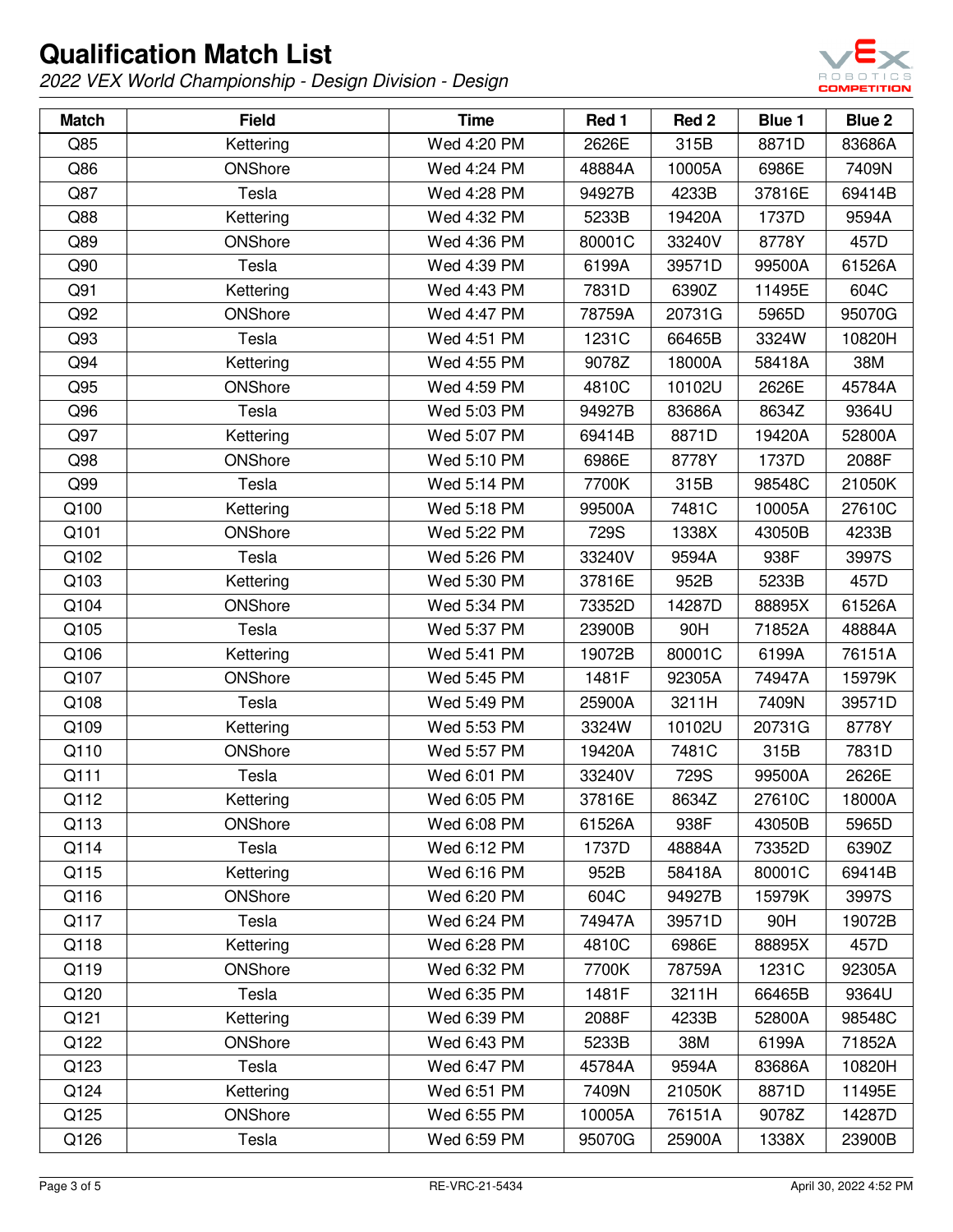

| <b>Match</b> | <b>Field</b> | <b>Time</b>  | Red 1  | Red <sub>2</sub> | <b>Blue 1</b> | Blue 2 |
|--------------|--------------|--------------|--------|------------------|---------------|--------|
| Q127         | Kettering    | Thu 8:15 AM  | 8778Y  | 90H              | 7481C         | 61526A |
| Q128         | ONShore      | Thu 8:18 AM  | 39571D | 33240V           | 19420A        | 10102U |
| Q129         | Tesla        | Thu 8:22 AM  | 69414B | 74947A           | 20731G        | 48884A |
| Q130         | Kettering    | Thu 8:26 AM  | 1737D  | 457D             | 92305A        | 3211H  |
| Q131         | ONShore      | Thu 8:30 AM  | 88895X | 1231C            | 729S          | 38M    |
| Q132         | Tesla        | Thu 8:34 AM  | 99500A | 3997S            | 37816E        | 45784A |
| Q133         | Kettering    | Thu 8:38 AM  | 27610C | 10820H           | 71852A        | 98548C |
| Q134         | ONShore      | Thu 8:42 AM  | 66465B | 52800A           | 315B          | 8634Z  |
| Q135         | Tesla        | Thu 8:46 AM  | 604C   | 8871D            | 9364U         | 73352D |
| Q136         | Kettering    | Thu 8:50 AM  | 80001C | 2626E            | 5233B         | 10005A |
| Q137         | ONShore      | Thu 8:54 AM  | 83686A | 18000A           | 76151A        | 15979K |
| Q138         | Tesla        | Thu 8:58 AM  | 11495E | 1481F            | 25900A        | 19072B |
| Q139         | Kettering    | Thu 9:02 AM  | 23900B | 14287D           | 6986E         | 94927B |
| Q140         | ONShore      | Thu 9:06 AM  | 78759A | 9594A            | 21050K        | 9078Z  |
| Q141         | Tesla        | Thu 9:10 AM  | 7409N  | 7831D            | 1338X         | 2088F  |
| Q142         | Kettering    | Thu 9:14 AM  | 6390Z  | 43050B           | 6199A         | 95070G |
| Q143         | ONShore      | Thu 9:18 AM  | 938F   | 58418A           | 7700K         | 3324W  |
| Q144         | Tesla        | Thu 9:22 AM  | 5965D  | 952B             | 4810C         | 4233B  |
| Q145         | Kettering    | Thu 9:26 AM  | 90H    | 5233B            | 3997S         | 1231C  |
| Q146         | ONShore      | Thu 9:30 AM  | 2626E  | 18000A           | 48884A        | 457D   |
| Q147         | Tesla        | Thu 9:34 AM  | 9364U  | 10820H           | 39571D        | 20731G |
| Q148         | Kettering    | Thu 9:37 AM  | 45784A | 98548C           | 14287D        | 8778Y  |
| Q149         | ONShore      | Thu 9:41 AM  | 73352D | 25900A           | 74947A        | 33240V |
| Q150         | Tesla        | Thu 9:45 AM  | 61526A | 10005A           | 37816E        | 1737D  |
| Q151         | Kettering    | Thu 9:49 AM  | 71852A | 604C             | 10102U        | 66465B |
| Q152         | ONShore      | Thu 9:53 AM  | 938F   | 27610C           | 78759A        | 11495E |
| Q153         | Tesla        | Thu 9:57 AM  | 92305A | 6199A            | 952B          | 23900B |
| Q154         | Kettering    | Thu 10:01 AM | 729S   | 7409N            | 52800A        | 83686A |
| Q155         | ONShore      | Thu 10:05 AM | 99500A | 38M              | 80001C        | 6390Z  |
| Q156         | Tesla        | Thu 10:09 AM | 315B   | 4233B            | 76151A        | 88895X |
| Q157         | Kettering    | Thu 10:13 AM | 15979K | 8634Z            | 21050K        | 5965D  |
| Q158         | ONShore      | Thu 10:17 AM | 95070G | 94927B           | 58418A        | 19420A |
| Q159         | Tesla        | Thu 10:21 AM | 7481C  | 2088F            | 7700K         | 3211H  |
| Q160         | Kettering    | Thu 10:25 AM | 4810C  | 7831D            | 9594A         | 19072B |
| Q161         | ONShore      | Thu 10:29 AM | 9078Z  | 69414B           | 3324W         | 43050B |
| Q162         | Tesla        | Thu 10:33 AM | 6986E  | 1338X            | 8871D         | 1481F  |
| Q163         | Kettering    | Thu 10:37 AM | 92305A | 71852A           | 25900A        | 20731G |
| Q164         | ONShore      | Thu 10:41 AM | 8778Y  | 48884A           | 83686A        | 27610C |
| Q165         | Tesla        | Thu 10:45 AM | 88895X | 52800A           | 80001C        | 39571D |
| Q166         | Kettering    | Thu 10:49 AM | 14287D | 5965D            | 7409N         | 18000A |
| Q167         | ONShore      | Thu 10:53 AM | 61526A | 10102U           | 94927B        | 729S   |
| Q168         | Tesla        | Thu 10:56 AM | 6199A  | 37816E           | 7700K         | 19420A |